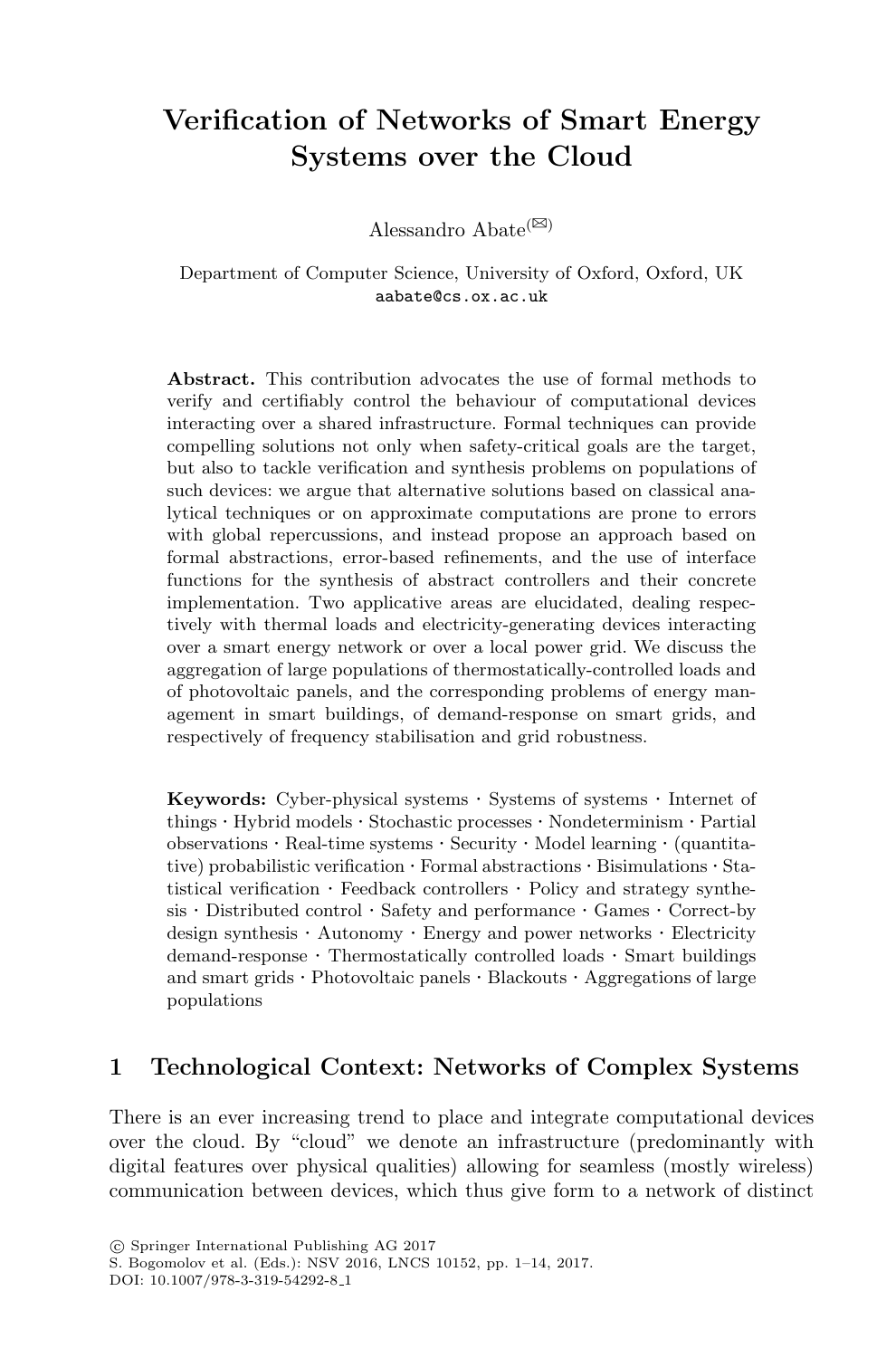components<sup>[1](#page-1-0)</sup>. Such devices are nowadays identified as "smart" – this attribute denotes a capability to engage with the environment (over the cloud) that is not purely static: indeed modern devices are clearly changing from having reactive features to active ones; not only do they interact passively with the environment (neighbouring devices, or a population-level feedback from the whole network), but also internally learn from it and indeed actively engage with it by modifying it locally. This interaction, which is either digital or physical depending on the type of interconnection or embedding within the medium, leads to repercussions over adjacent devices. As such, unlike static or purely reactive elements, these devices comprise internal dynamics that are locally actively coupled with neighbouring components.

Such devices are furthermore often "complex", in that they encompass both digital components and (possibly) analogue ones, and are likely to evolve (internally, or spatially within their environment) according to non-trivial dynamics. Digital components may comprise the computational platforms they run on, or the logic-based control architectures that affect their dynamical behaviour, whereas analogue parts may encompass the physical medium they are embedded into, or the continuous components making up the devices themselves.

These devices is often referred to as "cyber-physical systems" (CPS), and the network they are part of is thought of as a "system of systems" (SOS), or as "internet of things" (IoT). The first acronyms seem to be more relevant within engineering contexts, whereas the second depicts a more abstract concept (it does not necessarily distinguish between digital and analogue components, nor automatically emphasises the networking or dynamical aspects) and appears in use within the applied mathematics literature. The third and last seems to be widespread within the computer sciences and in general involves fewer elements of coordination, actuation, and dynamics than CPS.

We are thus facing an engineering platform of multiple, interleaving and interacting complex systems, a true "system of systems" with issues of synchronisation and coordination, feedback from couplings and interactions, and with a global behaviour that is emergent from local dynamics. Such complex systems are thus not monolithic, and entail issues of operational independence, geographical distribution and heterogeneity, and local adaptability. We argue throughout this work that this network ought to be quantitatively analysed, by means of formal methods that are based on mathematical models of the single system components and of their networked interactions. Beyond analysis, autonomy can be established by means of modern feedback control architectures, which ought to be certified and indeed be "correct-by-design".

It is often the case that such complex systems are only partially known, that is they are not exactly nor fully observed, and possibly subject to uncertainty and/or randomness. We intend the latter aspect to be due to the presence of heterogeneity, noise, random or chaotic (and as such not precisely predictable) behaviours (as with, say, weather forecast), or to the presence of human users in

<span id="page-1-0"></span><sup>&</sup>lt;sup>1</sup> In this context we do not distinguish between computations performed over the cloud (fog computing) or the edge of this platform.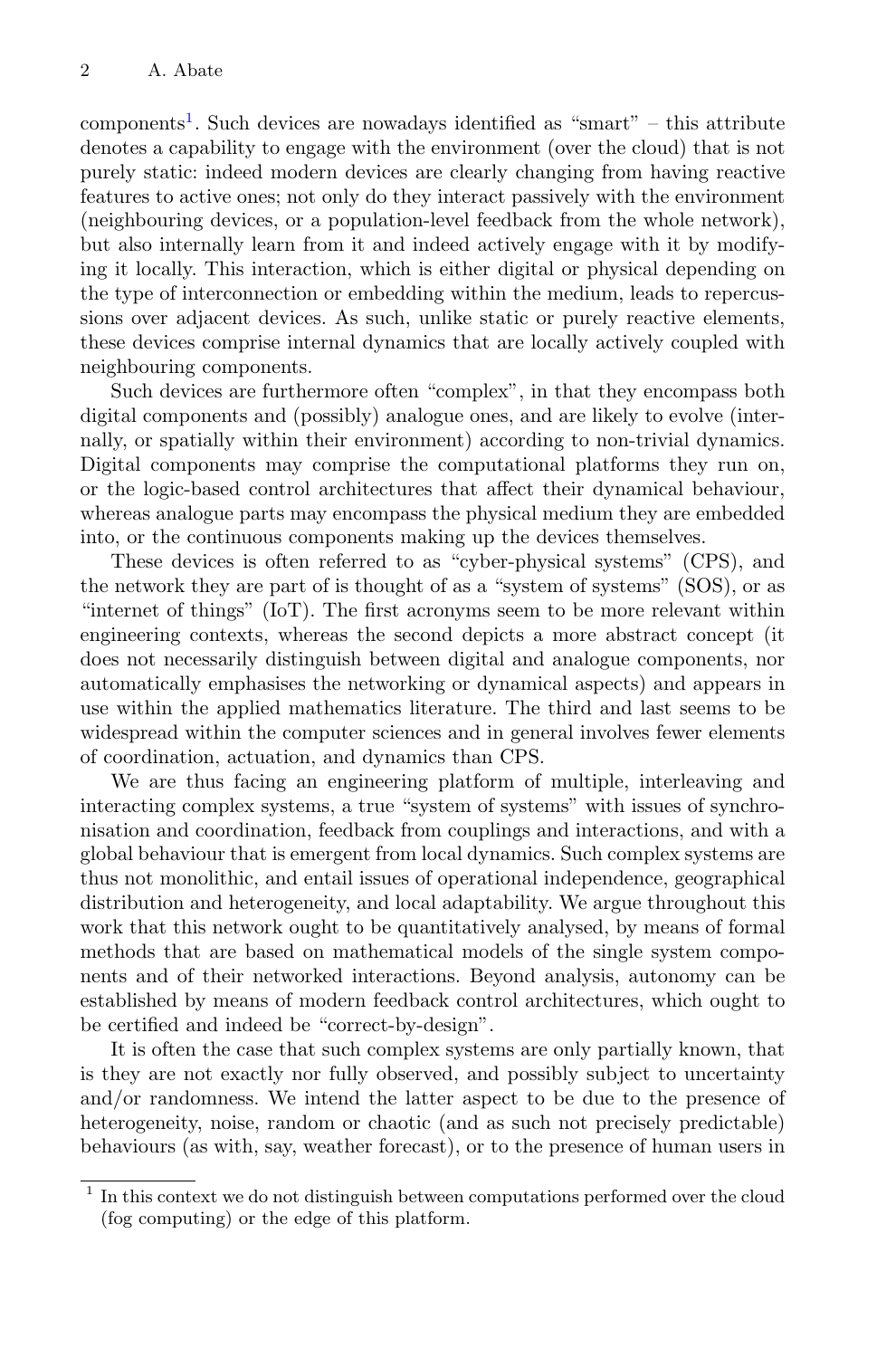the loop (interfering with - or perhaps supporting - the autonomy aspects of the system). All such elements are in general hard to model deterministically, but can be encompassed by probabilistic terms (whether objectively or subjectively construed). Notice that we distinguish this presence (probability) from that of environmental non-determinism (to be separately discussed in each of the next parts). These assumptions lead to the consideration of stochastic behaviours in the systems under study, either at the level of their dynamics (this is known as process noise), or upon their observations (e.g., sensors uncertainty or noise).

We take this opportunity to clarify and distinguish among two different aspects, both relevant but distinct to the systems under consideration. On the one hand, this setup deals with issues of learning within the single devices comprising the overall CPS. Learning can be directed towards models of the devices, as well as towards specifications (harvesting requirements). On the other hand, the platform comprises issues of computation, communication, and control. Whilst learning issues are data-based, and require bottom-up studies, the latter set of problems naturally require top-down analysis and are classically model-based. The first issue (learning) is internal to the device interacting (via sensing and actuation) with and adapting to the local environment. The second issue (communication) deals with the specifics of the processing and exchange of information within and among devices.

Next, we move from the perspective of the practical engineering setups, to that of their mathematical models. This new perspective allows for the development of quantitative analysis tools, and to obtain results leveraging the area of formal methods.

#### **2 Formal Verification of Complex Models**

Quantitative issues such as reliability, safety, dependability, are key in practical applications of the complex engineering setups that we have previously introduced. These issues play a central role either because the components belong to safety-critical applications, or because it is often the case that the complex network of systems is comprised within a safety-critical setup: much like existing complex engineering infrastructures, in an era of increasing inter-connectivity systems are seldom isolated, thus safety criticality depends on coupled behaviours and thus represents a global network issue.

The need for formal methods is therefore key. The use of these techniques is an alternative to approaches based on qualitative analysis, relying on more classical mathematics and often focusing on global, network-level properties, which are seldom useful in a complex context preventing analytical or explicit mathematical results. The use of formal methods is further in juxtaposition to fine-grained agent-based modelling and related simulation-based techniques, or to statistical approaches, which are known to be stymied with a number of limitations: they establish presence of potential faults or errors, but cannot assert their absence in general; they hardly scale when non-determinism and stochasticity play a relevant role in the dynamics, and when the system under study presents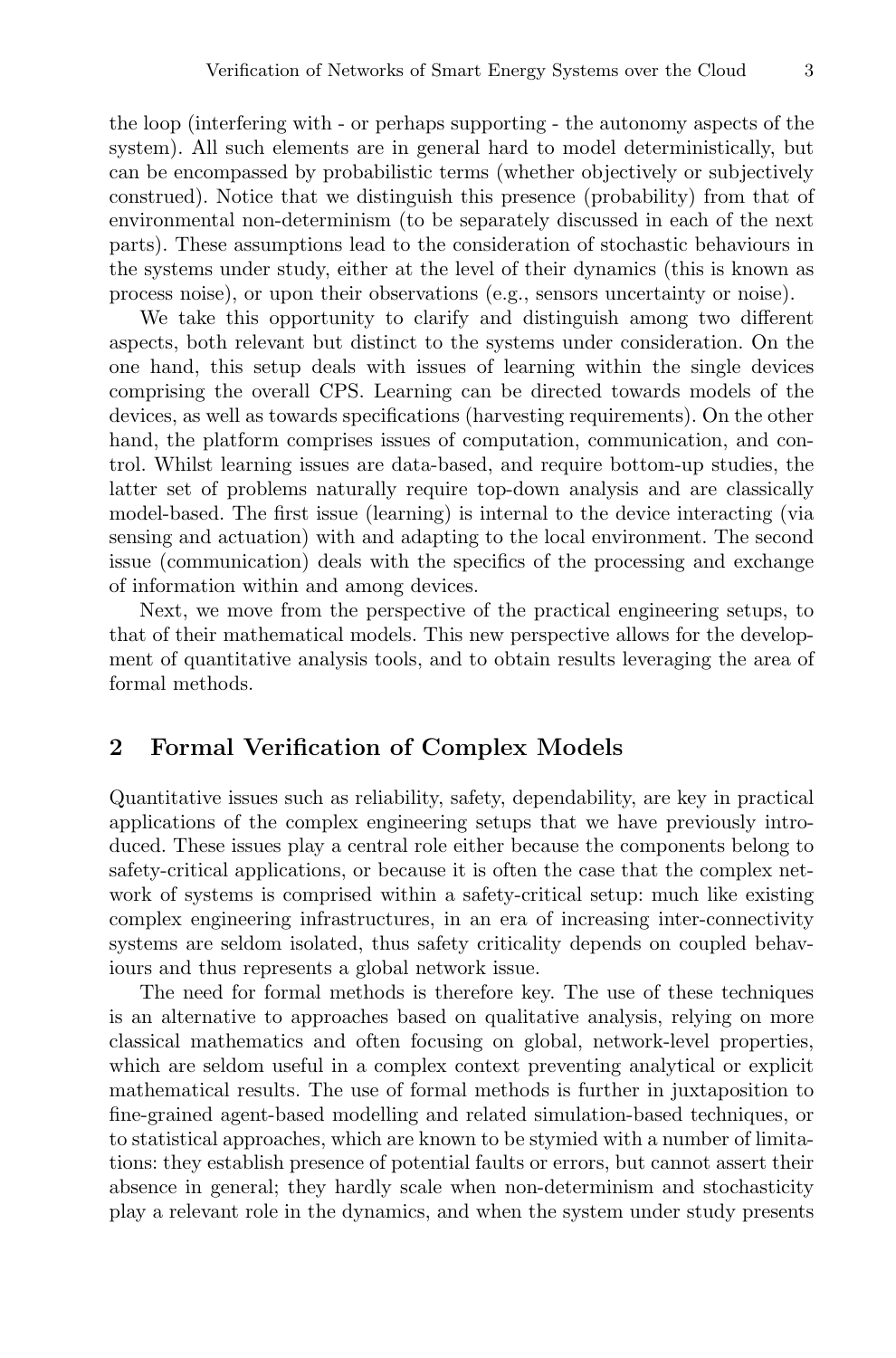continuous (uncountable) variables interleaved with discrete components (discontinuous). Sample-based techniques further lack formal guarantees, which is in particular a fundamental limitation when single devices or whole systems are to be certified (as opposed to be validated towards quality assurance). On the other hand these approaches should not be completely dismissed, but rather integrated within the use of formal approaches which, as is known, present computational limitations when applied to large-scale and complex models, as is the case of the engineering setups under study.

Formal verification techniques hinge on quantitative models. The verification of quantitative models of complex systems requires handling a mathematical formalism encompassing dynamical variables evolving over hybrid (continuous/discrete) state spaces, comprising probabilistic behaviours, possibly with continuous-time semantics, and under partial observations of the model's variables. Emerging from a broad research initiative on alternative models of computation, a natural modelling framework encompassing all these aspects is that of stochastic hybrid models [\[5](#page-12-0)]. Such models are dynamically rich and require modern, tailored techniques for analysis, verification and synthesis.

At the outset, it is easy to realise that the verification of such models is bound to undecidability results, unless the problem at hand admits an analytical (that is, explicit) solutions, which is quite unlikely in view of models complexity and of the possibly rich objectives under consideration [\[18\]](#page-13-0). On the other hand, stateof-the-art software tools for automated quantitative model checking of complex models (e.g., the PRISM model checker) are not applicable to models comprising all the aspects discussed above. As a partial attainment of the grand goal of verification of truly complex models, literature has seen probabilistic model checking of finite-state models, model checking of concurrent models with continuous (dense) time semantics, reachability-based verification of (non-probabilistic) hybrid dynamical models, and some timid early attempts to provide partial evaluation of more complex models – all daunted by the sheer complexity of the goal. Notice that the mentioned successful verification instances apply to strict subsets of the target models of interest that have been discussed previously.

This body of work has been extended to deal with the verification of nondeterministic models – such extensions are often bound to conservative outcomes (whenever non-determinism in quantified universally), or to rather different synthesis frameworks (whenever non-determinism in quantified universally). The application of SAT or SMT techniques can be of particular interest for this goal, as well as results on robustness analysis, as classically investigated in control theory or, more recently, in formal methods.

If formal verification tools have not been fully extended and thoroughly applied to complex models, might complex models be compelled to fit existing formal methods tools? The next section elaborates on this goal.

The wider accessibility properties and interconnectivity features that modern smart devices allow carry as a drawback increased pressure towards issues of security. Security deals with coping with interferences of various sorts and nature, often thrusted in surreptitious and hidden manner, which can affect the correct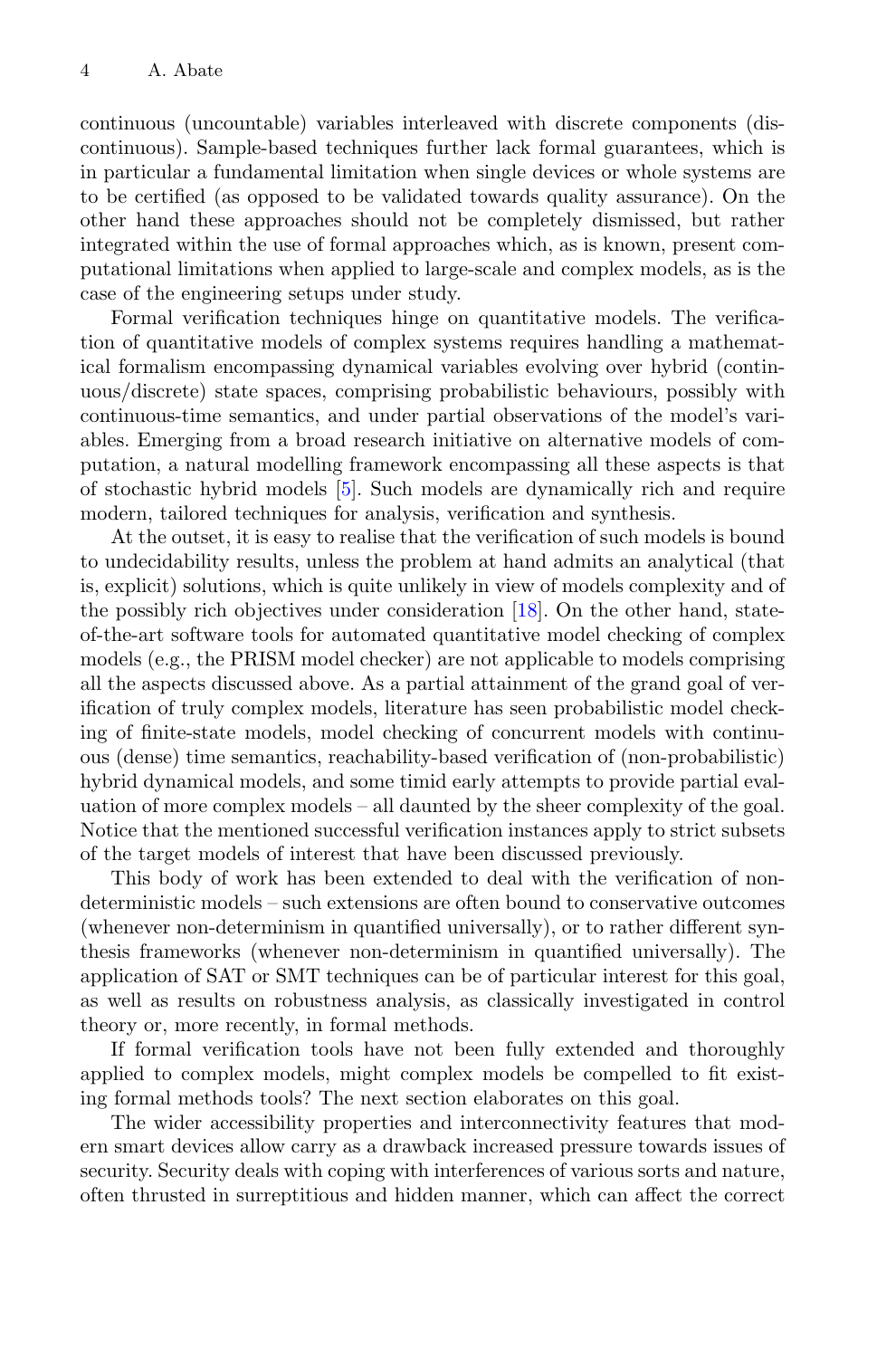functioning of the single devices and can potentially lead to global repercussions. Amongst major categories of cyber security threats we (non comprehensively) list those affecting resilience and privacy, as well as malicious intrusions and attacks. Notice that the presence of security attacks requires models semantics that are fundamentally different than those (non-deterministic or probabilistic) used to describe the presence of the environment. In this security context, various frameworks have been put forward: from worst-case non-deterministic approaches, to average-case probabilistic models, to (possibly stochastic) gametheoretical frameworks. Of them, the latter approach appears to encompass the nature of potential attacks and of possible replies, mitigations, or preventions actions against them.

Key aspects at the interface of communication and computation are those dealing with real-time engineering. These, within a networking perspective, relate to important computational issues of inter-operability, synchronisation, and concurrency; and, from the communications perspective, to problems of network theory and issues of data integration within models.

Whilst understood as key in the context of CPS applications, we do not delve into details of such problems any further in this essay.

### **3 Approximate Model Checking of Stochastic and Hybrid Models**

This contribution is underpinned by recent research on stochastic hybrid models [\[5\]](#page-12-0). Properties of interest are usually encoded within known and exploited modal logics, such as PCTL or CSL (whether in continuous or discrete time), or just by looking at the likelihood attached to trajectories verifying linear time specifications expressed in LTL or as (e.g., Büchi) automata over infinite strings. Extensions to conditional probabilities have been pursued in recent literature.

Over related frameworks of stochastic and hybrid models, a number of authors have recently investigated the characterisation of basic probabilistic reachability and invariance specifications [\[5\]](#page-12-0), as well as the extension to reachavoid (constrained reachability), and to richer properties such as linear-time properties expressed as a DFA or as Büchi automata  $[19]$ . With regards to the latter, infinite-horizon properties have been also studied, and involve advanced analytical tools [\[18](#page-13-0)].

Beyond characterisation and towards numerical assessment, the properties above have been computed by means of finite abstractions [\[3](#page-12-1),[4\]](#page-12-2). The derivation of formal errors due to such finite abstractions [\[9](#page-12-3)] has effectively led to the development of approximate model checking of stochastic hybrid models. Errors have been further extended and refined [\[12](#page-12-4)[,19](#page-13-1)], and embedded in the development of a software tool, which feeds complex models to probabilistic model checking software packages.

 $FAUST<sup>2</sup>$  [\[13](#page-12-5)] is a Matlab-based software tool, which accepts as an input a stochastic process and a formal specification, and generates a finite abstraction that can be fed into a probabilistic model checker such as PRISM or MRMC.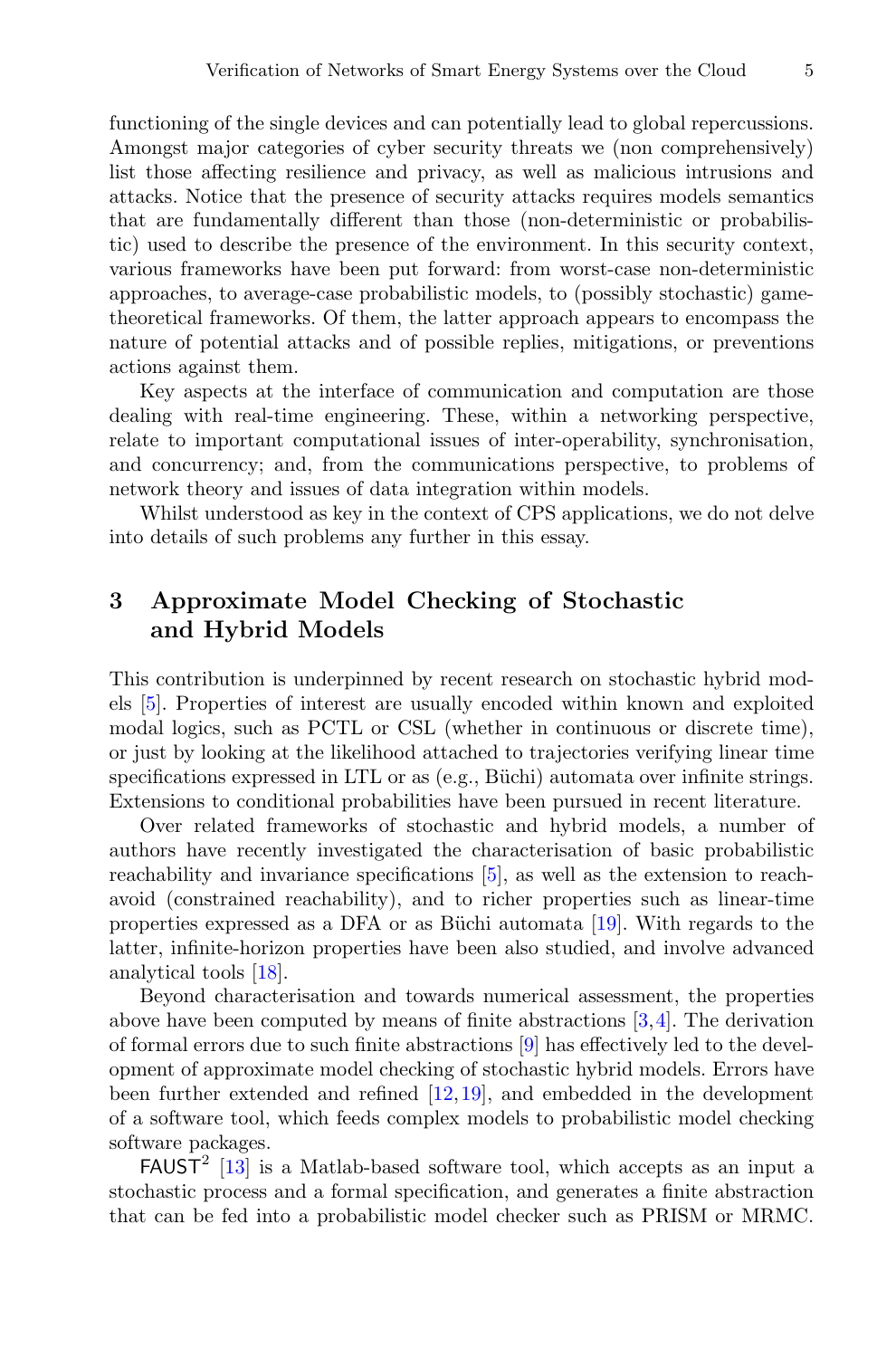The abstraction is guaranteed to abide by a user-defined error that is required on the satisfaction of the given property of interest. The error is computed based on the underlying dynamics of the SHS and on the given property [\[9\]](#page-12-3), and encompasses the difference between the probability distributions (in time) of concrete and abstract models. It has been shown that such error induces an approximate probabilistic bisimulation relation between the concrete and the (finite) abstract models [\[1](#page-12-6)[,15](#page-12-7)], which can be also of use to study transient dynamical properties [\[2](#page-12-8),[11,](#page-12-9)[17\]](#page-13-2). The overall procedure leads to an anytime algorithm, which sequentially refines coarse model abstractions, based on an update of the computed bound on the current error [\[9\]](#page-12-3).

Related results have been developed by approximating the concrete stochastic model with a noiseless abstraction  $[20,22]$  $[20,22]$  $[20,22]$ , which is then deterministically verified by means of software tools for dynamical models, such as PESSOA. The outcome allows for the refinement of assertions or of synthesised controllers, in view of a quantified error of the abstraction procedure. Unlike the approach described earlier, the new error encompasses (a moment of) the absolute value of the difference between the solutions of the two models, and is shown to exist under certain contractivity (which is a form of stability) assumptions on the concrete model dynamics.

Cognate research on verification of stochastic (and hybrid) dynamical models has been looking at the use of stochastic SAT modulo theory, the recasting of a verification objective as the solution of a PDE (with associated numerics), or the approximation of the above quantitative verification problems as convex optimisation ones.

The lack of full access to the state variables leads to the setup of partially observed modes, of which a known instance is that of hidden Markov models. In view of undecidability issues, substantial work on heuristics for the analysis of these models within the field of artificial intelligence. Formally, this setup requires the introduction of sufficient statistics and work over a belief space which, with the exception of linear models with additive Gaussian noise and associated corresponding Kalman estimators, is in general prone to lack analytical and computational tractability. Further work, both theoretical and algorithmic, is most definitely needed on this class of models.

The verification of parametric models encompassing non-determinism has not been focus of thorough and practically scalable investigation, regardless of whether seen as internal (to be universally quantified against) or external (to be synthesised over). Perhaps further steps can be attained by principled use of SMT approaches, or of results in robustness analysis.

A known and evident concern on the applicability of model-based quantitative verification techniques is the issue of scalability: these approaches are known to be stymied by state-space explosion, which is particularly relevant for complex CPS models. It is necessary to mitigate this issue by means of a multipronged approach: exploiting model modularity and topological distributivity, use of assume-guarantee reasoning, employment of deep compositional results, interfacing with legacy systems (and corresponding models), use of paradigms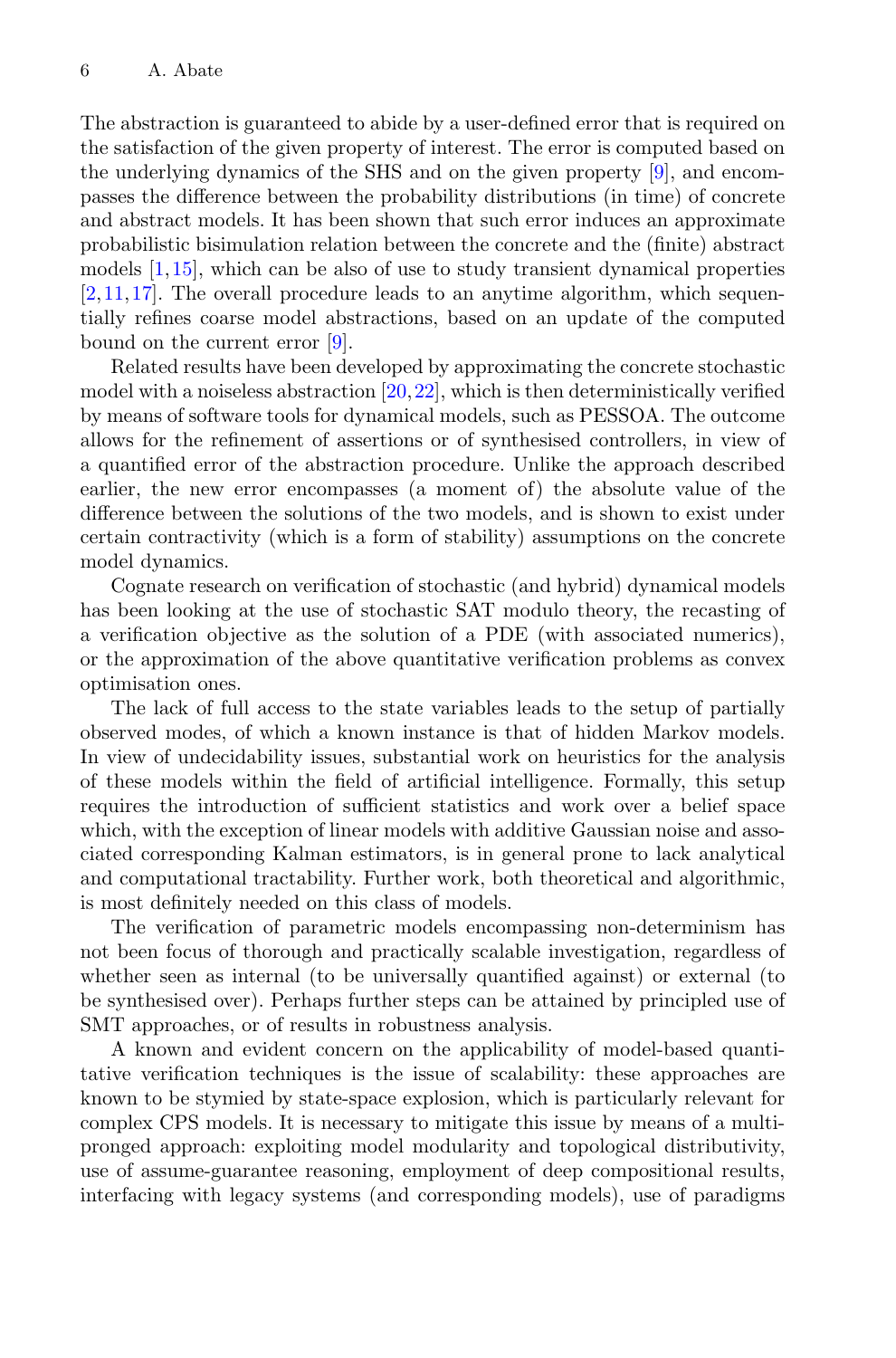of object-oriented programming, and development of state-less abstractions [\[21\]](#page-13-5). On the other hand, it is well understood that sample-based techniques (such as in paradigms of runtime verification and testing) have the potential to scale to complex models, whilst on the down side they suffer from lack of tight performance guarantees. Within the context of formal verification, it is then of utmost interest to provide a novel formal integration of sample-based techniques within model-based deductive approaches [\[14](#page-12-10)]. As a side comment, learning algorithms can be directed towards models of the devices, as well as towards specifications (harvesting requirements). Towards this direction, the employment of coverage metrics has recently grown much interest.

As much as sample-based techniques or agent-based simulations seldom provide formal performance guarantees, approaches based on (non-formal) approximate computations are stymied by lack of certified behaviour. For instance, employing continuous mean-field limits (which are shown correct exclusively at asymptotic limits) renders an intrinsically probabilistic population a deterministic problem, which prevents the generation of certain allowable fringe behaviours. Further, the use of grid-based techniques with no control of the precision is bound to lead to suboptimal solutions, or errors that accumulate fast with time and which certainly do not meet any certification requirement or formal guarantee.

In conclusion, we argue that model verification based on classical analytical techniques has shown its limits, whereas sample-based results or outcomes based on non-formal approximate computations are prone to generate uncontrollable errors with overreaching global repercussions. We argue that a principled application of formal methods techniques, properly enhanced via computationally-prone approaches, is the way forward particularly for CPS applications.

# **4 From Verification to Synthesis: Correct-by-Design Control of Complex Models**

Beyond quantitative verification, control synthesis also requires proper formalisation over complex models. As discussed, control is a form of external nondeterminism, and as such it has to be contrasted with forms of non-determinism that are resolved by the environment, that are due to coarse-grained abstractions (internal non-determinism), or with (static) parametric uncertainty. The semantics of external non-determinism involve a volitive agent, which selects functions of time and of the state, possibly in a randomised manner and accounting for past history. Such selection leads to control laws known as policies or strategies. It is often of interest to focus on memoryless laws, possibly deterministic ones, which limit the computational overhead and do not infringe the Markov property of the closed-loop model. Classical control synthesis deals with performance criteria (introduced either as costs or rewards that are function of the state and/or the action space), over which optimality is sought via (respectively) minimisation or maximisation on a finite- or infinite-time horizon, within a predefined class of allowable policies. Of course such an approach can be applied to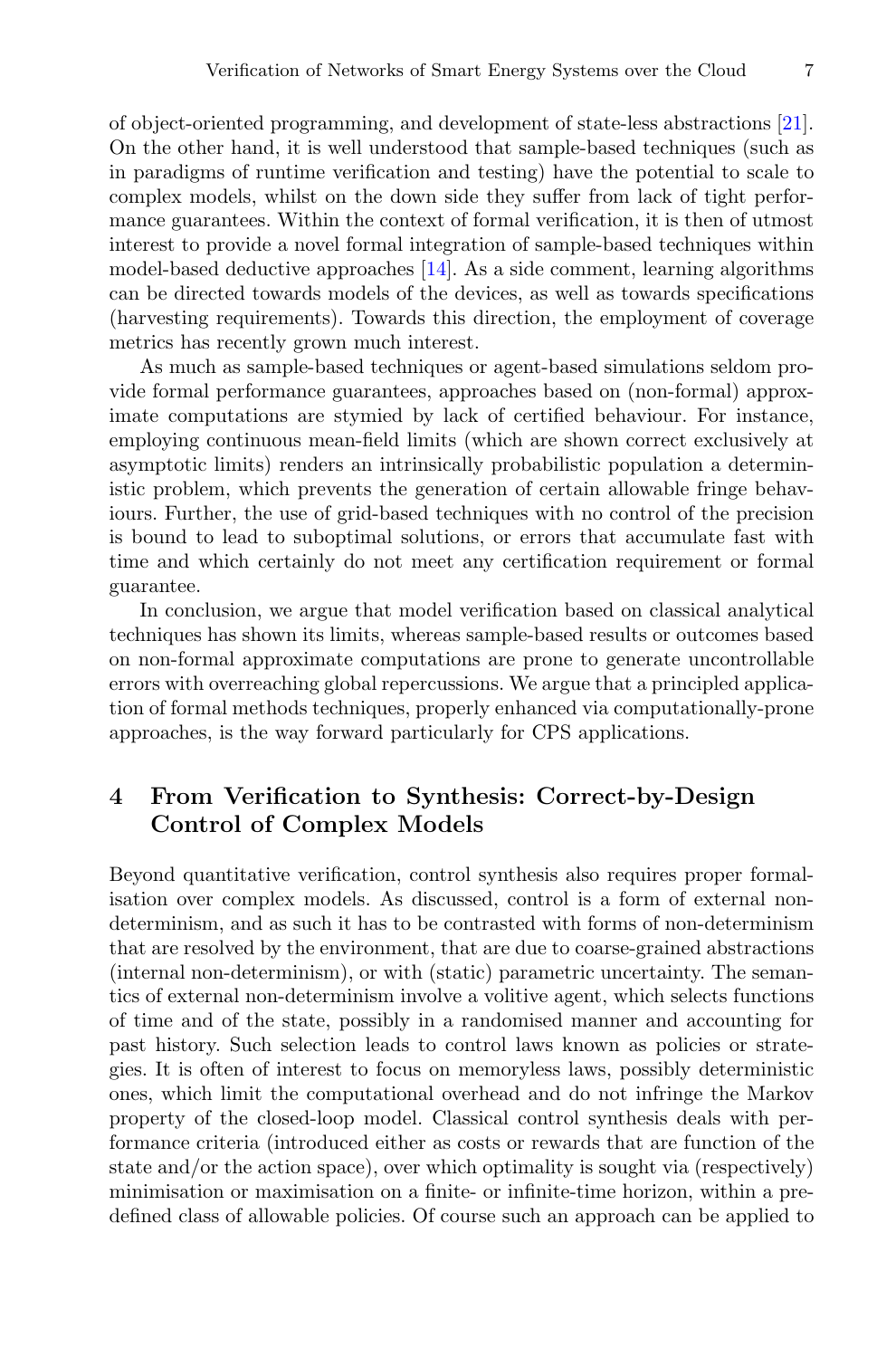the goal of maximising the likelihood of verifying a quantitative property, such as those in PCTL logics discussed above for stochastic processes. The study of finite-horizon quantitative properties expressed in PCTL boils down to a characterisation via multiplicative cost functions [\[5](#page-12-0)], whereas that of infinite-horizon properties can be reduced to reachability computation over a product automaton [\[19](#page-13-1)]. The study of infinite horizon reachability is tricky since it involves extended notions of absorbing sets that are related to classical ones of bottom strongly connected components, or of max-end components [\[18](#page-13-0)]. Even more so in the case of controller synthesis over infinite-horizon properties [\[19\]](#page-13-1).

Of course it is of interest to expand the issue of synthesis over both quantitative specifications and over performance: this can be done by resorting to techniques for multi-criteria or lexicographic optimisation. This goal has been recently pursued both within the computer science area, the control theory, and the optimisation literature.

Beyond process noise affecting the state dynamics, lack of exact observations (as partial access to the hidden variables or presence of sensor noise) lead to partially observed models, such as POMDP. As in the previous section, control synthesis for partially observable models brings along a number of technical and computational hurdles which, whilst thoroughly investigated within artificial intelligence and control literature, have only in part led to results that can be deemed satisfactory within the stricter context of formal methods.

Control synthesis problems are further prone to be extended to stochastic (two-and-a-half player) games [\[8](#page-12-11)]. Games can be played against the environment (e.g., towards compositional reasoning) or against an adversary (e.g., for applications in security). The author recognises interesting connections between game-theoretical setups in applied mathematics and control theory (for instance, dealing with existential results over uncountable models) and problems that are algorithmically solved for discrete configurations in theoretical computer science. The concept of formal abstractions (discussed in the previous section) could provide a link between results in the two areas.

The digital platform that characterises networks of complex systems, which we called "cloud" earlier, encompasses pervasive elements of wireless communications, and moves away from older, tethered communications, thus allowing for more agile reconfigurations as well as practical mobility of the agents in the network. As much as general communication aspects (real-time issues, protocol design aspects, and the like) need to be dealt with at the level of modelling, the specific deployment of wireless channels require proper handling of packets corruption or losses, and delays. Accepting that controllers are not necessarily embedded in a monolithic plant, but rather separated from it by a communication network, a recent and lively literature [\[23](#page-13-6)] has started to investigate issues of communication within control theoretical architectures.

As much as verification algorithms applied to complex CPS models suffer from state-space explosion, control synthesis ones are stymied by Bellman's curse of dimensionality. Techniques aimed at speeding up such formal algorithms (either via abstractions, or via approximations, or through compositionality, or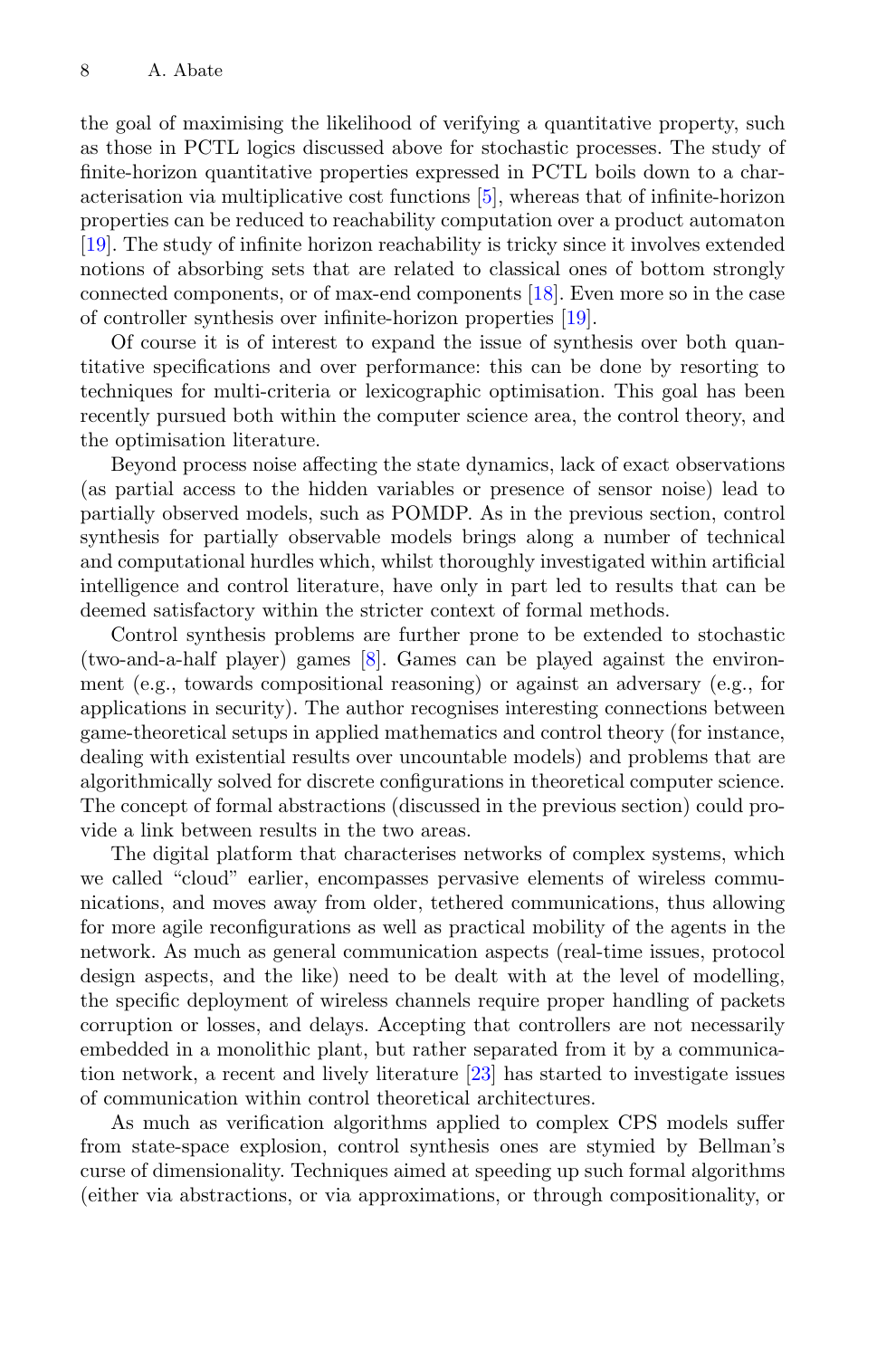also by mans of data-driven approaches, such as reinforcement learning) are naturally seen of much priority in this area.

### **5 Verification of Networks of Smart Energy Systems over the Cloud**

In this section we provide a compelling application of the concepts, models and problems elaborated above. We discuss how present-day energy networks and electricity grids are transitioning to become interconnected networks of complex and smart systems, dynamically coupled both physically and over the cloud. We argue that their formal verification and correct-by-design control is relevant in engineering and industrial contexts, as well as for the market opportunities that they have the potential to catalyse. We provide two case studies zooming in on, respectively, the smart grid (investigated from the perspective of smart buildings in [\[6\]](#page-12-12)) and electricity networks (elaborated in the project [\[7\]](#page-12-13)).

**Smart Buildings over the Smart Grid.** Buildings consume more than 40 % of the energy in Europe. In order to sustainably reduce energy consumption by improving their usage and management, an optimal operation and an improved commissioning and maintenance of building management systems (BMS) are seen as key factors by the sector's industry. Efficient automation systems embedded in so-called "smart buildings" can indeed reduce the energy consumption up to an estimated thirty percent in many relevant instances. The objective of a smart building is to deliver useful building services that make occupants comfortable and productive (for instance, providing regulation for thermal comfort and air quality), at the lowest energy costs, over the entire building life cycle. This objective requires adding intelligence to the infrastructure of buildings and utilising information technology during their operation. This enables the connectivity of devices and components in a building (think of home automation devices, smart appliances, an application related to the broad area known as the "Internet of Things"), the interaction of buildings with their occupants and building operators or with their building management systems, as well as (at a higher level) their connection to other buildings or infrastructure components within a smart grid platform.

Such modern features and capabilities have opened new challenges related to the optimised performance of smart buildings, as (components of) networks of complex dynamical systems. Indeed, both the interconnection of smart BMS devices (such as sensorised HVAC modules) within a smart building, and (at a higher level) the local interaction of various buildings within a smart grid, clearly lead to the CPS configurations discussed above.

In the context of a single building, the construction of models that accurately capture the time evolution of its physical variables can be based on data gathered from the buildings. The continuous nature of physical variables, the discrete feature of digital controllers, and the presence of uncertainty originating from the environment and from the users behaviour, render the general framework of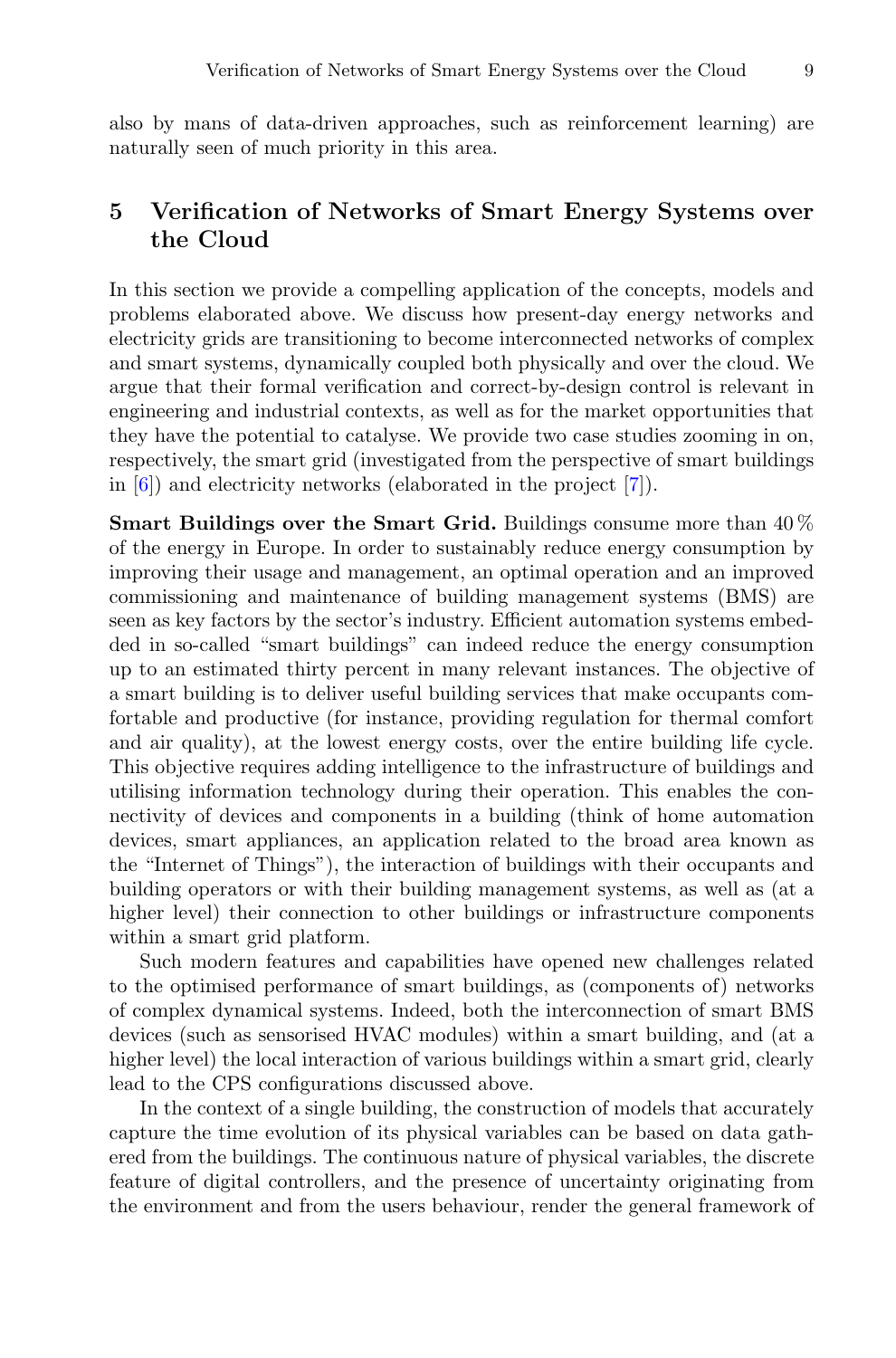Stochastic Hybrid Systems well-suited for modelling purposes [\[5\]](#page-12-0). Formal models enable the solution of engineering problems, such as optimal temperature regulation in a building, which in view of the slow dynamics we argue can be promising to tackle in the loop via formal methods. The stochastic and timevarying nature of the system under study suggests that a data-based update of the model, and more generally an integration of on-line data within the models under study [\[14\]](#page-12-10), are of interest.

At a higher level, each building can be thought as a node in a network, such as a smart grid, partaking alongside other energy-consuming buildings in its dynamics, as well as interacting with devices generating energy. The connection with the CPS framework is again evident. Due to their flexibility in providing services to occupants, smart buildings can then be engaged in services by energy companies, such as load shifting, peak shaving, and more general in demandresponse programs. As a result, whilst we can naturally think of engineering problems such as robustness and resiliency of the energy dynamics within a local smart grid, there is another layer of problems dealing with market design for demand response, with the engagement of consumers over grid markets, such as the electricity one (related to load shifting and consumers' demand response) and that dealing with economy of energy production (as per the concept of prosumers) and storage (zero net-energy buildings).

Within these CPS configurations, it is important to understand how global dynamics emerge from single dynamics and local interactions. One way to look at global dynamics arising from local contributions is to develop aggregation techniques: model aggregations lump together the dynamics of single buildings, providing a global description that is computable and scales well with the size of the problem.

Recent research has developed a procedure based on formal abstractions [\[10\]](#page-12-14), which generates a finite stochastic dynamical model as an aggregation of the continuous temperature dynamics of a (possibly heterogeneous) population of Thermostatically Controlled Loads (TCL), which are basic models for the dynamics in smart buildings. The temperature of each single TCL is described by a stochastic difference equation and the TCL status by a deterministic switching mechanism – in all, a hybrid model. The procedure is formal as it allows the exact quantification of the error introduced by the abstraction. Research has discussed extensions to the case of controlled TCL, with dynamics affected by an aggregator (which could be a utility company engaged with consumers on demand response schemes). The structure of a control scheme (centralised, decentralised or distributed) hinges on many assumptions on the placement of sensors and on the capability of the actuators (HVAC modules), and in general on the information flow between the central aggregator and the single components of the population. The employment of distributed architectures appears to be relevant to optimise both engineering and economic goals.

We argue that approaches based on formal aggregation can be relevant both at an engineering level (working out precise approaches for safe and optimised energy consumption in a building, or for reliable and robust operation of a smart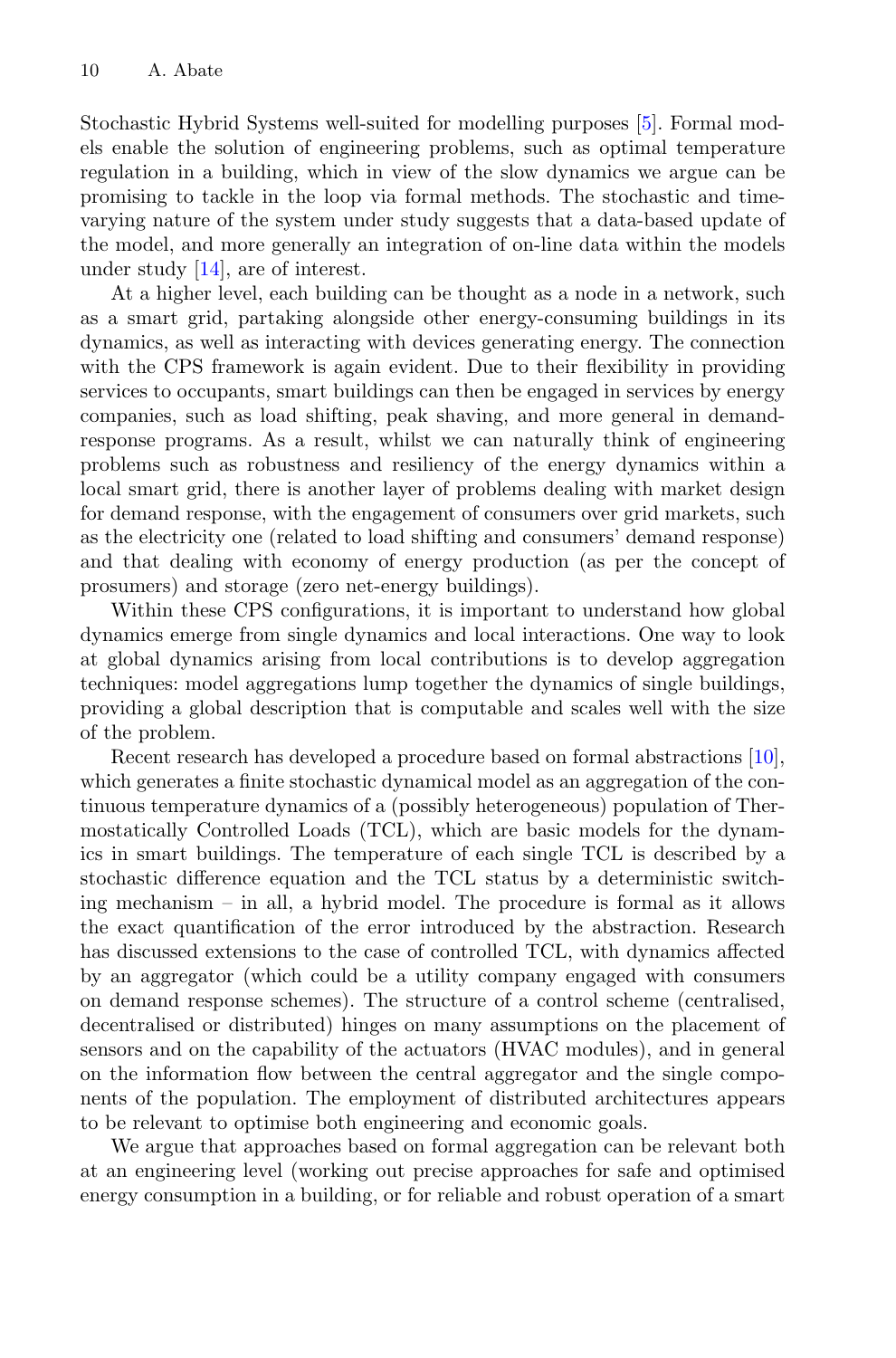grid) as well as at a financial level (understanding fairness in market design between energy providers and customers over demand response schemes [\[16](#page-12-15)]). In conjunction with the development of formal models and quantitative verification approaches, abstractions can offer a principled approach to the understanding of the complex dynamics of smart buildings, and to their optimised and certifiable operation within the context of smart grids.

**Renewables Generation over the Power Grid.** The previous section has suggested how the engagement of consumers over a smart grid had the potential to lead to some paradigm shifts: from a centralised and fuel-based grid operation to a decentralised and renewable-based economy; from passive electricity and gas consumers supplied by energy utility companies, to active electricity prosumers and as such to utility companies partners (if not competitors). The grid becomes an accessible infrastructure to be locally leveraged in both directions by numerous players on the energy market.

Smart buildings have the capability to generate energy by means of renewables, as is the case of photovoltaic panels or wind turbines. In many regions worldwide, renewables are increasingly relied upon for electricity generation. As much as beneficial green energy can be regarded towards a sustainable decrease of greenhouse gases, the de-carbonisation of energy usage, and the long-term goal of zero net-energy buildings, renewables pose challenging engineering problems in view of their distributed engagement within a power grid that was conceived and built for centralised production and distribution, and of the intrinsically volatile quality of the electricity generated, which hinges on meteorological and local grid conditions. The decentralised nature of energy generation and its close connection with its distribution clearly suggest the presence of features of a network of complex systems, with evident CPS modelling opportunities.

Transmission System Operators (TSO) have to ensure the physical balancing of the power grid (the total electricity generation must match the total electricity consumption). In AC electrical grids, the frequency (50 Hz in nominal conditions) indicates whether or not the system is balanced. More and more Photo-Voltaic (PV) Panels are installed in distribution grids and they are not directly controllable by the TSO (unless organised in structured, large PV farms). In order to assess the safe operation and robustness of the whole system, TSO ought to take PV panels dynamical behaviours into account.

Recent research has attempted to formalise and implement a formal study of large populations of PV Panels. We have focused on the modelling of the dynamics of PV panels and their interaction with the power grid as Markov models. Within the broad goal of formal aggregation of large-scale populations of Markov models, and the objective to provide new computational algorithms for the optimal policy synthesis over such a population, we have looked at aggregating and controlling large populations of photovoltaic panels over the power grid.

We plan to again employ techniques from formal methods to generate quantitative abstractions of models of interest (large populations of PV panels), with specific predictive capabilities and a guaranteed error on the quality of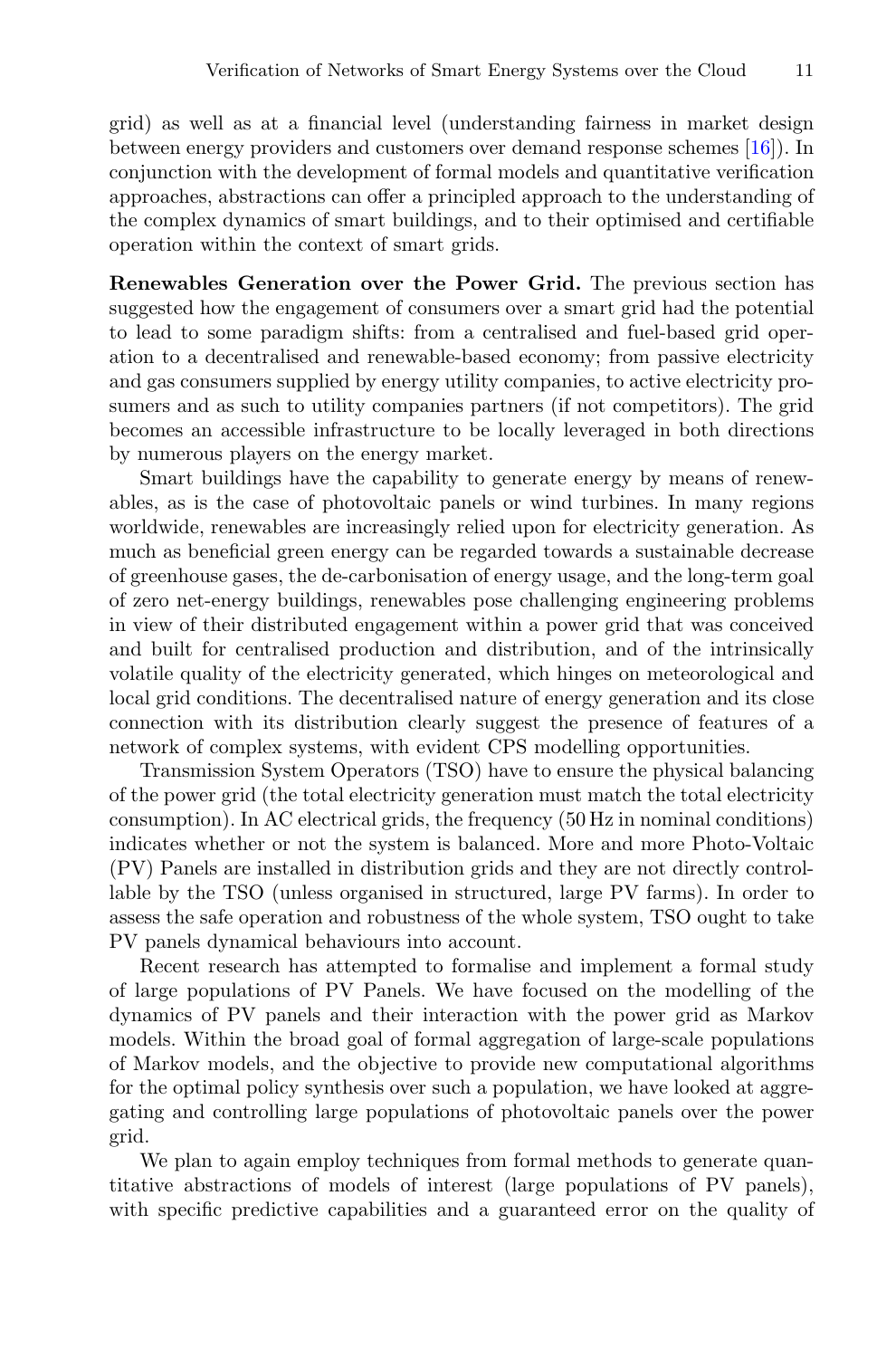the abstractions. Among other goals, we are investigating issues of decentralised control of such PV, of emergence of global behaviours from local conditions, and in general issues of robustness, dependability, and reliability over the grid.

## **6 Conclusions**

The increase in complexity, adaptability, and inter-connectivity of modern technological devices raises new challenges towards their understanding and that of their complex interaction network. Likewise, their local actuation or the control of the global network they are part of, pose new challenges at engineering and technical levels. We have argued for the necessary development of formal verification approaches to study networks of complex dynamical systems, underpinned by quantitative models that are at the core stochastic and hybrid, built from data and formally reasoned upon.

We envision the development of semi-automatic approaches, based on formal abstractions, for the synthesis of policies around quantitative specifications encompassing formal requirements (e.g., safety, reliability), and trading off against performance, as well as the development of formal verification tools accounting for robustness. Such approaches are deemed "formal" in that they are enhanced by quantitative guarantees on their outcomes, being it an assertion over a formal property or the implementation of a control policy towards a given objective.

Furthermore, in view of the unavoidable connection of the systems of interest with data, we have further advocated more research on a tighter and formal integration of data-driven, sample-based approaches, with model-based deductive techniques: we view this integration as necessary not only to encompass adaptability features for the underlying models towards learning, but also to increase the scalability of formal verification techniques towards reasoning.

In conclusion, the technical challenges related to the existing technological trend towards more complex, adaptable and more integrated devices, can be offset by engineering and economic benefits, provided principled approaches for integrated data-based modelling, quantitative formal verification, and correctby-design synthesis are embraced.

**Acknowledgments.** This is a position article accompanying a keynote talk at NSV 2016. It exclusively portrays the perspective of the author, without claims of generality or comprehensiveness. As such, references are limited to own work.

The author would like to thank former and current students involved in this specific area of work, particularly Sofie Haesaert, Sadegh E.S. Soudjani, and Majid Zamani; and collaborators on these topics, particularly Martie Fränzle, Joost-Pieter Katoen, Daniel Kroening, Marta Kwiatkovska, John Lygeros, Rupak Majumdar, Maria Prandini, and Claire Tomlin.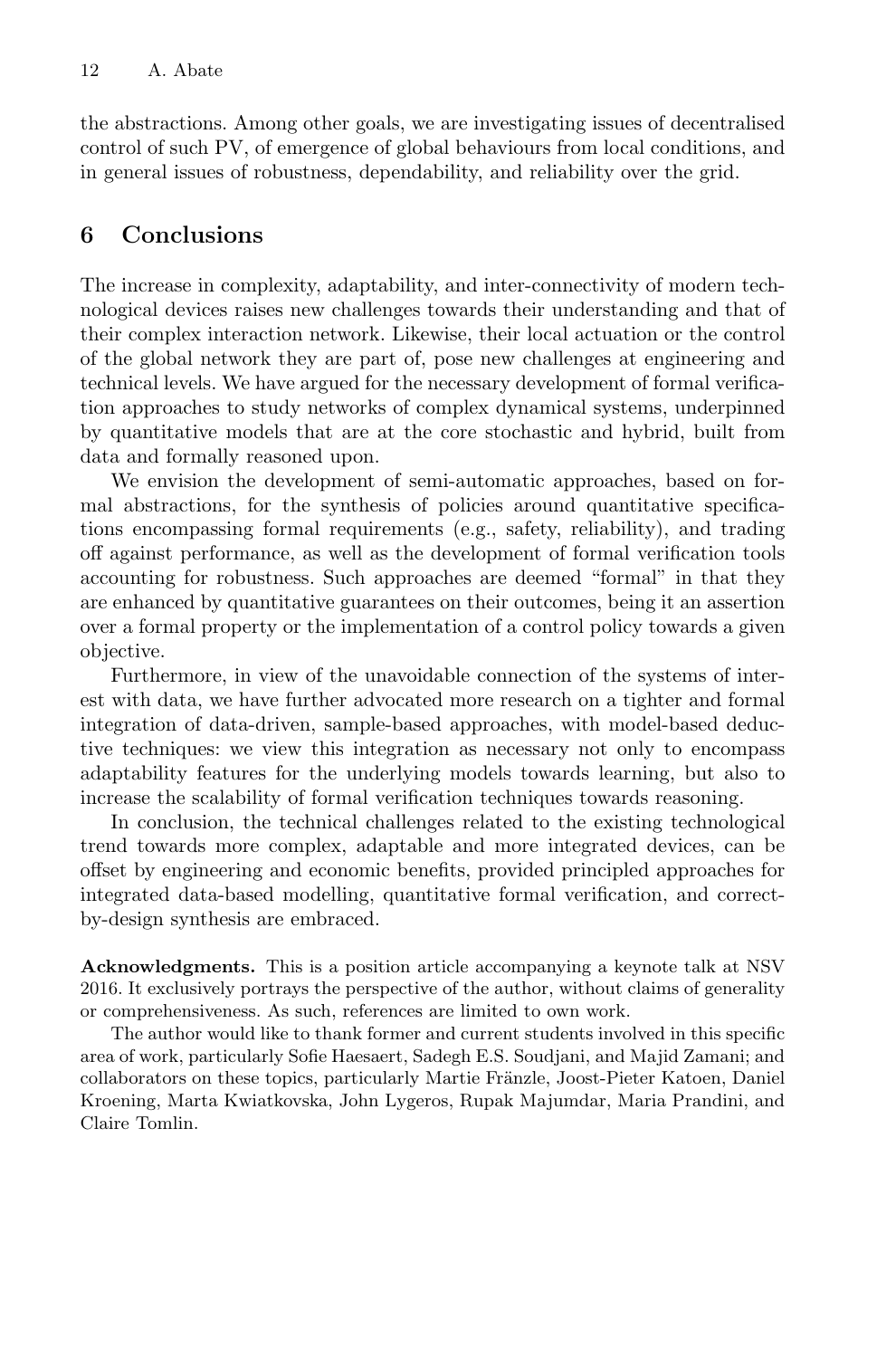#### <span id="page-12-6"></span>**References**

- 1. Abate, A.: Approximation metrics based on probabilistic bisimulations for general state-space Markov processes: a survey. Electron. Notes Theor. Comput. Sci. **297**, 3–25 (2012)
- <span id="page-12-8"></span>2. Abate, A., D'Innocenzo, A., Di Benedetto, M.D.: Approximate abstractions of stochastic hybrid systems. IEEE Trans. Autom. Control **56**(11), 2688–2694 (2011)
- <span id="page-12-1"></span>3. Abate, A., Katoen, J.-P., Lygeros, J., Prandini, M.: Approximate model checking of stochastic hybrid systems. Eur. J. Control **6**, 624–641 (2010)
- <span id="page-12-2"></span>4. Abate, A., Kwiatkowska, M., Norman, G., Parker, D.: Probabilistic model checking of labelled markov processes via finite approximate bisimulations. In: Breugel, F., Kashefi, E., Palamidessi, C., Rutten, J. (eds.) Horizons of the Mind. A Tribute to Prakash Panangaden. LNCS, vol. 8464, pp. 40–58. Springer, Heidelberg (2014). doi[:10.1007/978-3-319-06880-0](http://dx.doi.org/10.1007/978-3-319-06880-0_2)<sub>-2</sub>
- <span id="page-12-0"></span>5. Abate, A., Prandini, M., Lygeros, J., Sastry, S.: Probabilistic reachability and safety for controlled discrete time stochastic hybrid systems. Automatica **44**(11), 2724–2734 (2008)
- <span id="page-12-12"></span>6. Various authors. FP7 AMBI project. <http://www.ambi-project.eu>
- <span id="page-12-13"></span>7. Various authors. FP7 MoVeS project. <http://www.movesproject.eu>
- <span id="page-12-11"></span>8. Ding, J., Kamgarpour, M., Summers, S., Abate, A., Lygeros, J., Tomlin, C.J.: A stochastic games framework for verification and control of discrete-time stochastic hybrid systems. Automatica **49**(9), 2665–2674 (2013)
- <span id="page-12-3"></span>9. Esmaeil Zadeh Soudjani, S., Abate, A.: Adaptive and sequential gridding procedures for the abstraction and verification of stochastic processes. SIAM J. Appl. Dyn. Syst. **12**(2), 921–956 (2013)
- <span id="page-12-14"></span>10. Esmaeil Zadeh Soudjani, S., Abate, A.: Aggregation of thermostatically controlled loads by formal abstractions. In: European Control Conference, Zurich, Switzerland, pp. 4232–4237, July 2013
- <span id="page-12-9"></span>11. Esmaeil Zadeh Soudjani, S., Abate, A.: Precise approximations of the probability distribution of a Markov process in time: an application to probabilistic invariance. In: Ábrahám, E., Havelund, K. (eds.) TACAS 2014. LNCS, vol. 8413, pp. 547–561. Springer, Heidelberg (2014). doi[:10.1007/978-3-642-54862-8](http://dx.doi.org/10.1007/978-3-642-54862-8_45) 45
- <span id="page-12-4"></span>12. Esmaeil Zadeh Soudjani, S., Abate, A.: Probabilistic reach-avoid computation for partially-degenerate stochastic processes. IEEE Trans. Autom. Control **59**(2), 528– 534 (2014)
- <span id="page-12-5"></span>13. Soudjani, S.E.Z., Gevaerts, C., Abate, A.: FAUST<sup>2</sup>: formal abstractions of uncountable-state stochastic processes. In: Baier, C., Tinelli, C. (eds.) TACAS 2015. LNCS, vol. 9035, pp. 272–286. Springer, Heidelberg (2015). doi[:10.1007/](http://dx.doi.org/10.1007/978-3-662-46681-0_23) [978-3-662-46681-0](http://dx.doi.org/10.1007/978-3-662-46681-0_23) 23
- <span id="page-12-10"></span>14. Haesaert, S., Abate, A., Van Den Hof, P.M.J.: Data-driven and model-based verification: a Bayesian identification approach. In: Proceedings of the IEEE Conference on Decision and Control, pp. 6830–6835 (2016)
- <span id="page-12-7"></span>15. Haesaert, S., Abate, A., Hof, P.M.J.: Verification of general Markov decision processes by approximate similarity relations and policy refinement. In: Agha, G., Houdt, B. (eds.) QEST 2016. LNCS, vol. 9826, pp. 227–243. Springer, Heidelberg (2016). doi[:10.1007/978-3-319-43425-4](http://dx.doi.org/10.1007/978-3-319-43425-4_16) 16
- <span id="page-12-15"></span>16. Kamgarpour, M., Ellen, C., Esmaeil Zadeh Soudjani, S., Gerwinn, S., Mathieu, J.L., Mullner, N., Abate, A., Callaway, D.S., Fränzle, M., Lygeros, J.: Modeling options for demand side participation of thermostatically controlled loads. In: International Conference on Bulk Power System Dynamics and Control (IREP), pp. 1–15, August 2013